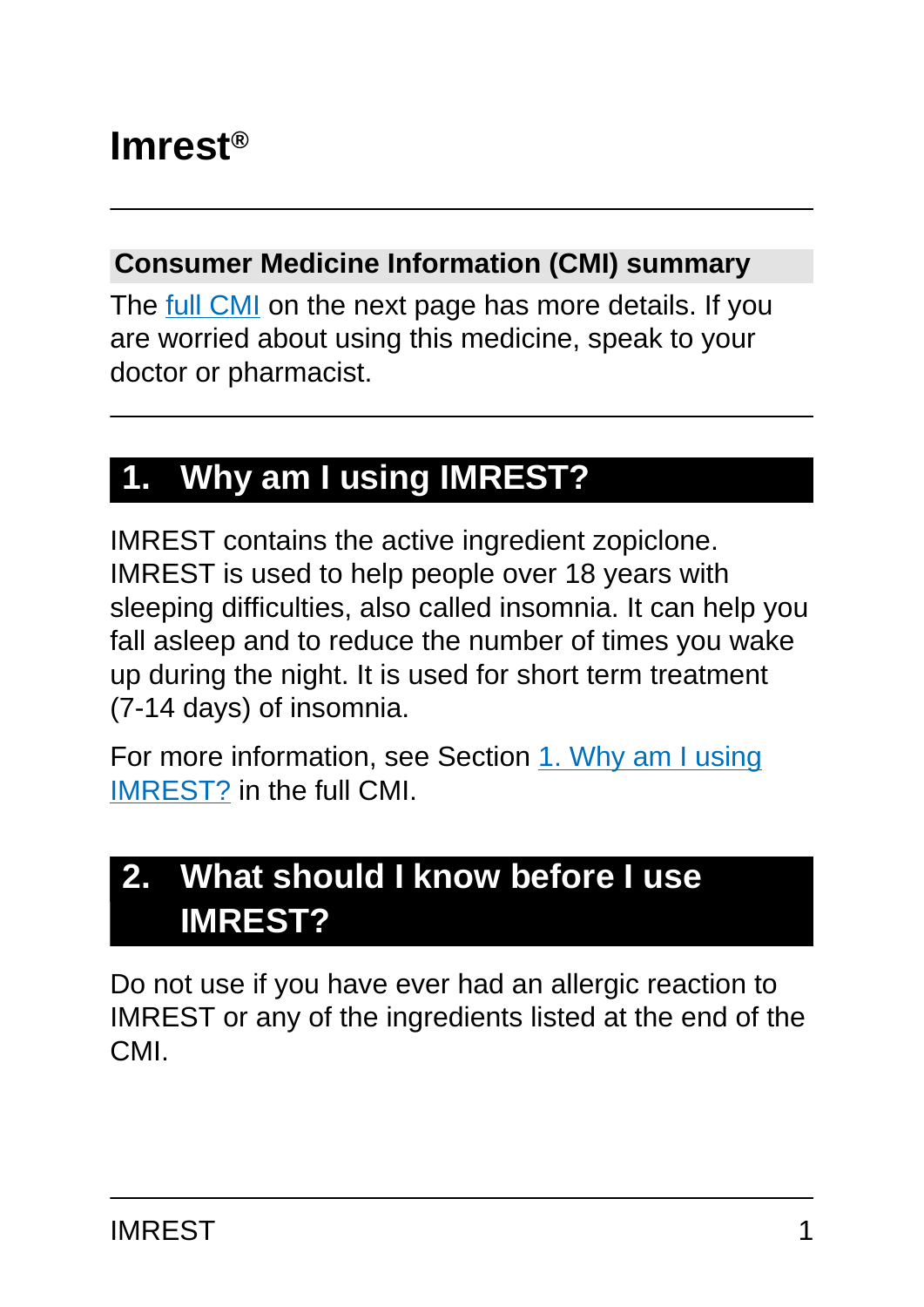**Talk to your doctor if you have any other medical conditions, take any other medicines, or are pregnant or plan to become pregnant or are breastfeeding.**

For more information, see Section [2. What should I know](#page-5-0) [before I use IMREST?](#page-5-0) in the full CMI.

# **3. What if I am taking other medicines?**

Some medicines may interfere with IMREST and affect how it works.

A list of these medicines is in Section [3. What if I am](#page-8-0) [taking other medicines?](#page-8-0) in the full CMI.

# **4. How do I use IMREST?**

- IMREST should only be taken when you are able to get a full night's sleep (7 to 8 hours) before you need to be active again.
- The standard adult dose of IMREST is one tablet just before you go to bed.

More instructions can be found in Section [4. How do I](#page-9-0) [use IMREST?](#page-9-0) in the full CMI.

# **5. What should I know while using IMREST?**

| Things you should do | $\bullet$ Remind any doctor,<br>dentist or pharmacist |
|----------------------|-------------------------------------------------------|
|                      |                                                       |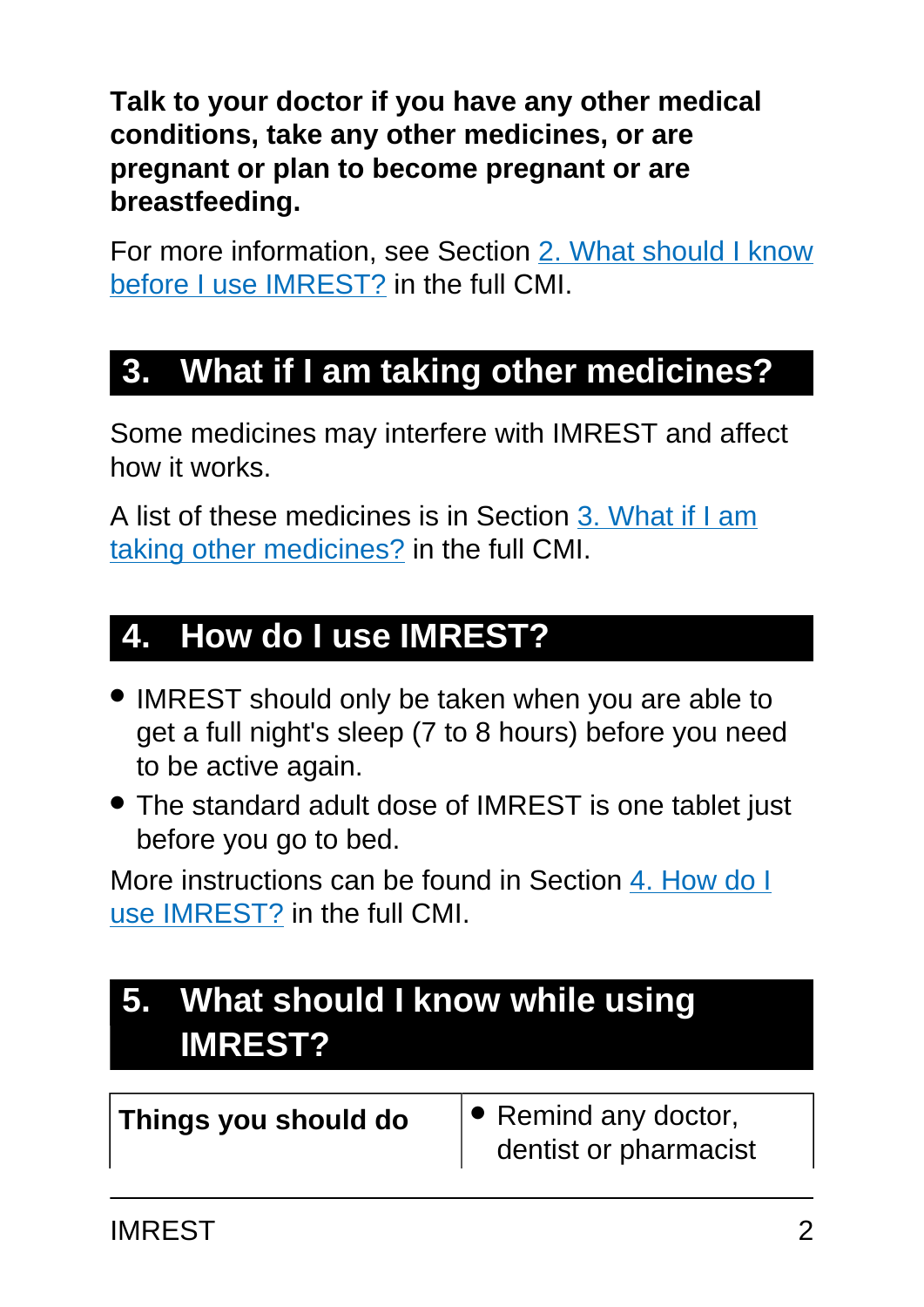|                                     | who you visit that you<br>are using IMREST.<br>If you become pregnant<br>while you are taking this<br>medicine, stop taking it<br>and tell your doctor or<br>pharmacist immediately.                                                 |
|-------------------------------------|--------------------------------------------------------------------------------------------------------------------------------------------------------------------------------------------------------------------------------------|
| Things you should not<br>do         | Do not take more than<br>the recommended dose<br>unless your doctor tells<br>you.                                                                                                                                                    |
| <b>Driving or using</b><br>machines | <b>Because IMREST will</b><br>make you sleepy, you<br>should not operate<br>dangerous machinery or<br>drive motor vehicles for<br>12 hours after you take<br>it. You should also be<br>careful the next morning<br>when you wake up. |
| <b>Drinking alcohol</b>             | • You should not drink<br>alcohol while you are<br>taking IMREST.<br>• The effects of alcohol<br>could be made worse<br>while taking IMREST.                                                                                         |
| Looking after your<br>medicine      | • Follow the instructions<br>on the carton on how<br>to take care of your<br>medicine properly.                                                                                                                                      |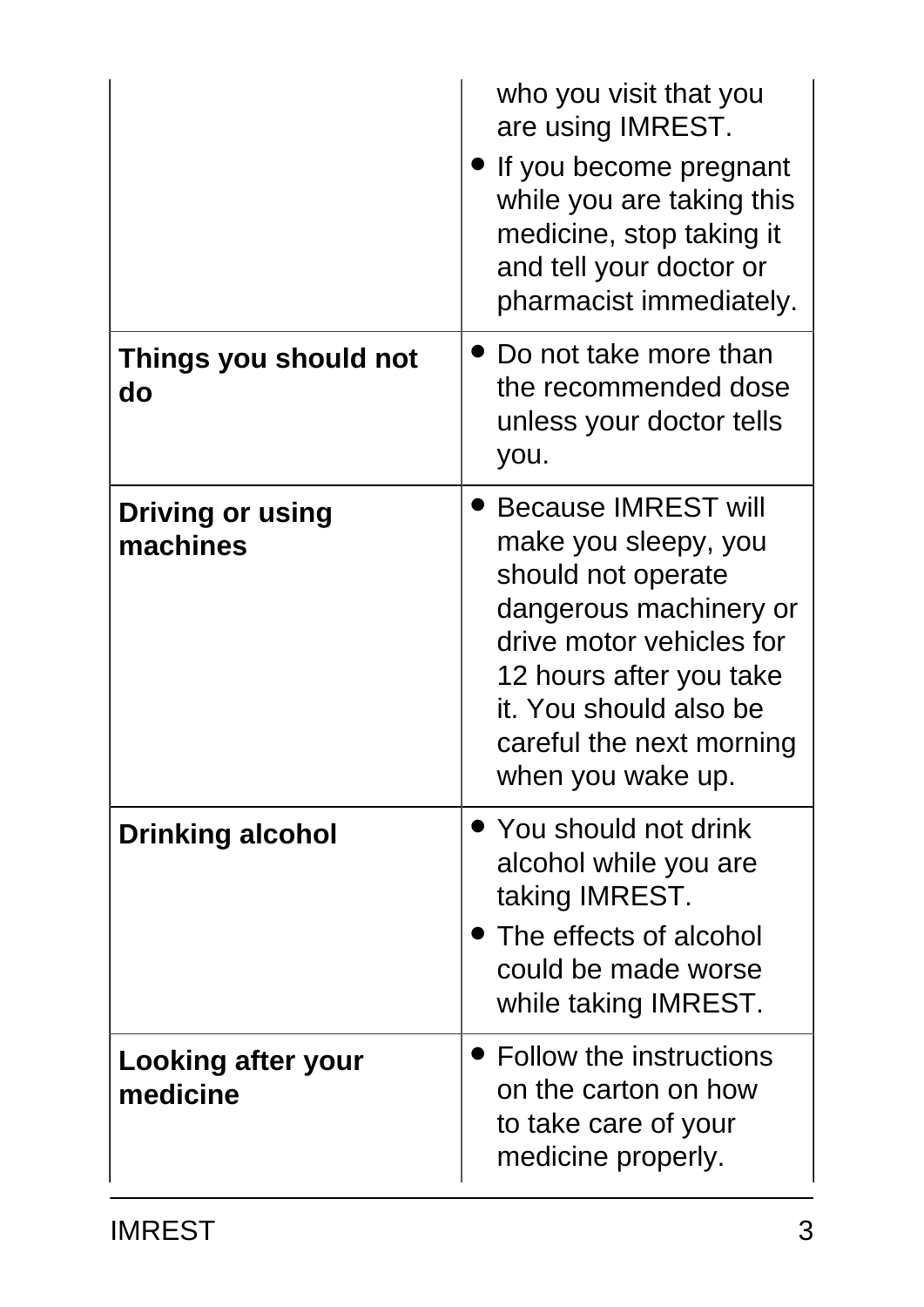| Keep your tablets in the<br>blister pack until it is<br>time to take them.             |
|----------------------------------------------------------------------------------------|
| • Store below 25°C, in<br>a cool dry place away<br>from moisture, heat or<br>sunlight. |
| Keep it where young<br>children cannot reach it.                                       |

For more information, see Section [5. What should I know](#page-12-0) [while using IMREST?](#page-12-0) in the full CMI.

# **6. Are there any side effects?**

Common side effects include headache, bitter taste in your mouth, dry mouth and drowsiness. Serious side effects include allergic reaction symptoms such as swelling of the face, lips, mouth or throat, which may cause difficulty in swallowing or breathing. Other serious side effects include fainting, depression, suicidal thoughts or changes in your behaviour.

For more information, including what to do if you have any side effects, see Section [6. Are there any side](#page-15-0) [effects?](#page-15-0) in the full CMI.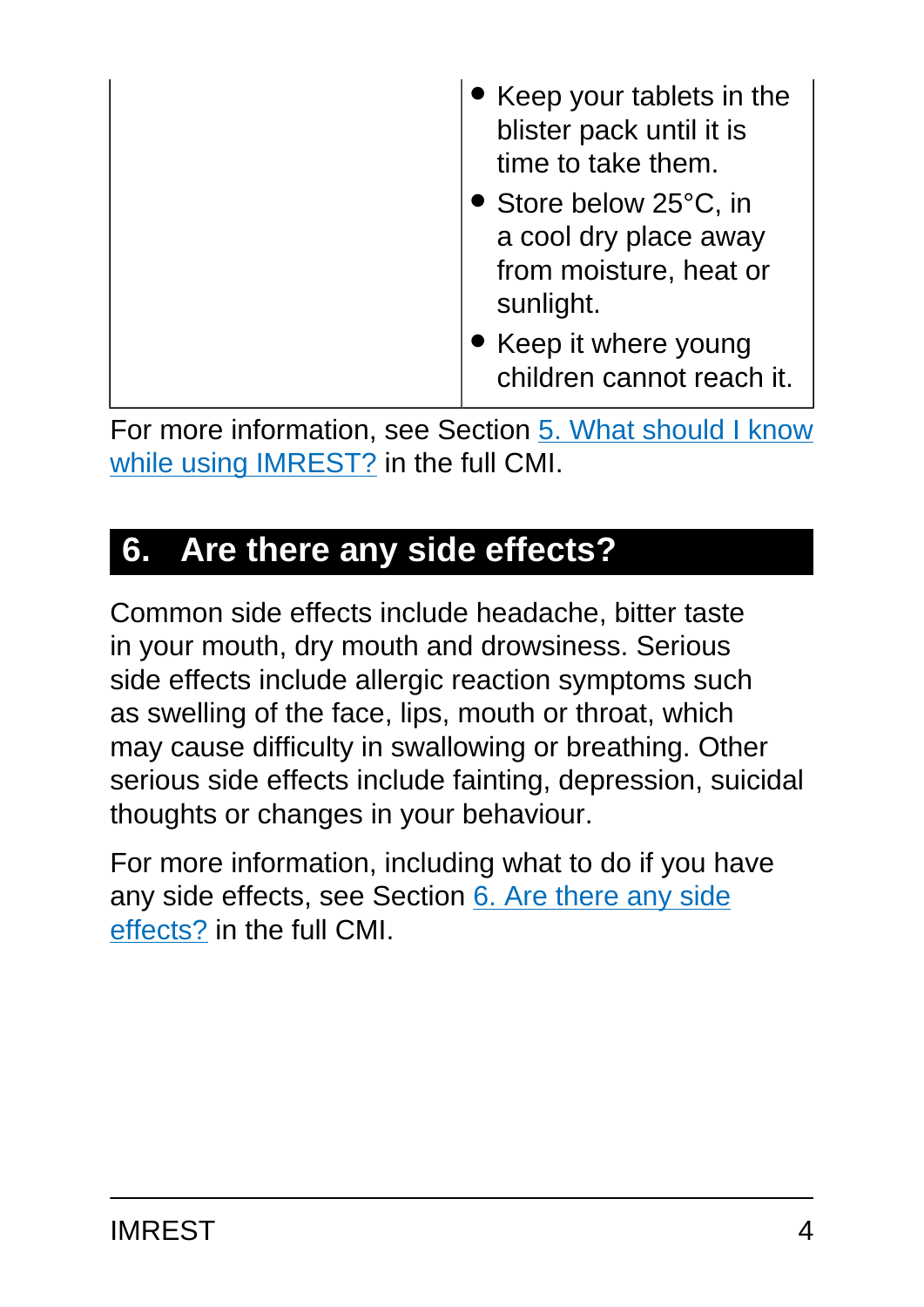# <span id="page-4-0"></span>**Imrest®**

#### **Active ingredient(s):** zopiclone

#### **Consumer Medicine Information (CMI)**

This leaflet provides important information about using IMREST. **You should also speak to your doctor or pharmacist if you would like further information or if you have any concerns or questions about using IMREST.**

**Where to find information in this leaflet:**

- [1. Why am I using IMREST?](#page-4-1)
- [2. What should I know before I use IMREST?](#page-5-0)
- [3. What if I am taking other medicines?](#page-8-0)
- [4. How do I use IMREST?](#page-9-0)
- [5. What should I know while using IMREST?](#page-12-0)
- [6. Are there any side effects?](#page-15-0)
- [7. Product details](#page-19-0)

# <span id="page-4-1"></span>**1. Why am I using IMREST?**

#### **IMREST contains the active ingredient zopiclone.**

IMREST belongs to a class of medications called sedative-hypnotics.

**IMREST is used to help people over 18 years of age with sleeping difficulties, also called insomnia.** It can help you fall asleep and to reduce the number of times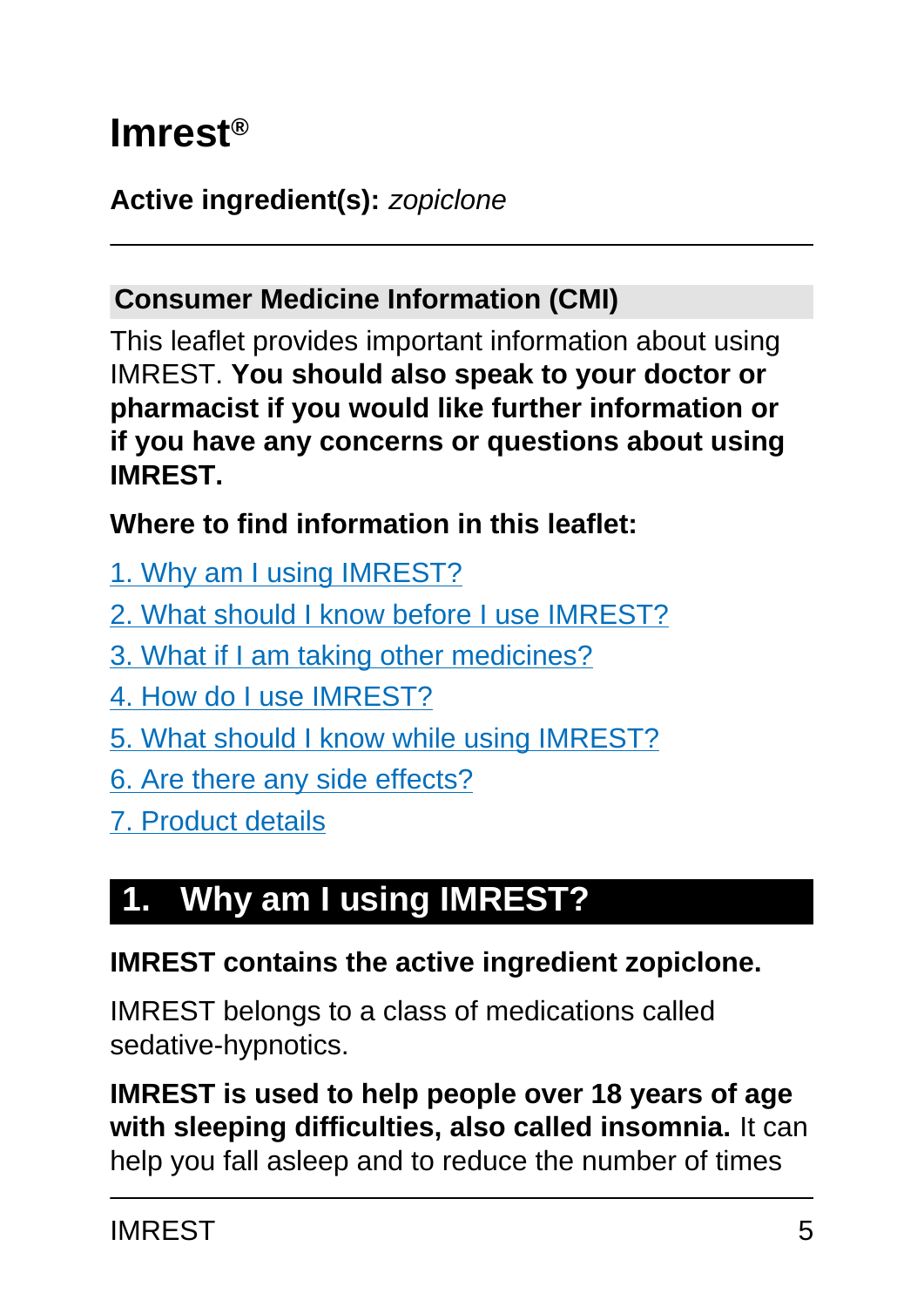you wake up during the night. It is used for short term treatment (7-14 days) of insomnia.

Your doctor, however, may prescribe IMREST for another person. Ask your doctor if you have any questions about why this medicine has been prescribed for you.

# <span id="page-5-0"></span>**2. What should I know before I use IMREST?**

# **Warnings**

### **Do not use IMREST if you:**

• are allergic to zopiclone, or any of the ingredients listed at the end of this leaflet.

Some symptoms of an allergic reaction include skin rash, itching, shortness of breath or swelling of the face, lips or tongue, which may cause difficulty in swallowing or breathing.

Always check the ingredients to make sure you can use this medicine.

- have been drinking alcohol or you believe that you may have alcohol in your bloodstream
- have sleep apnoea (a condition where you temporarily stop breathing while you sleep)
- have myasthenia gravis (a condition in which the muscles become weak and tire easily)
- have severe liver problems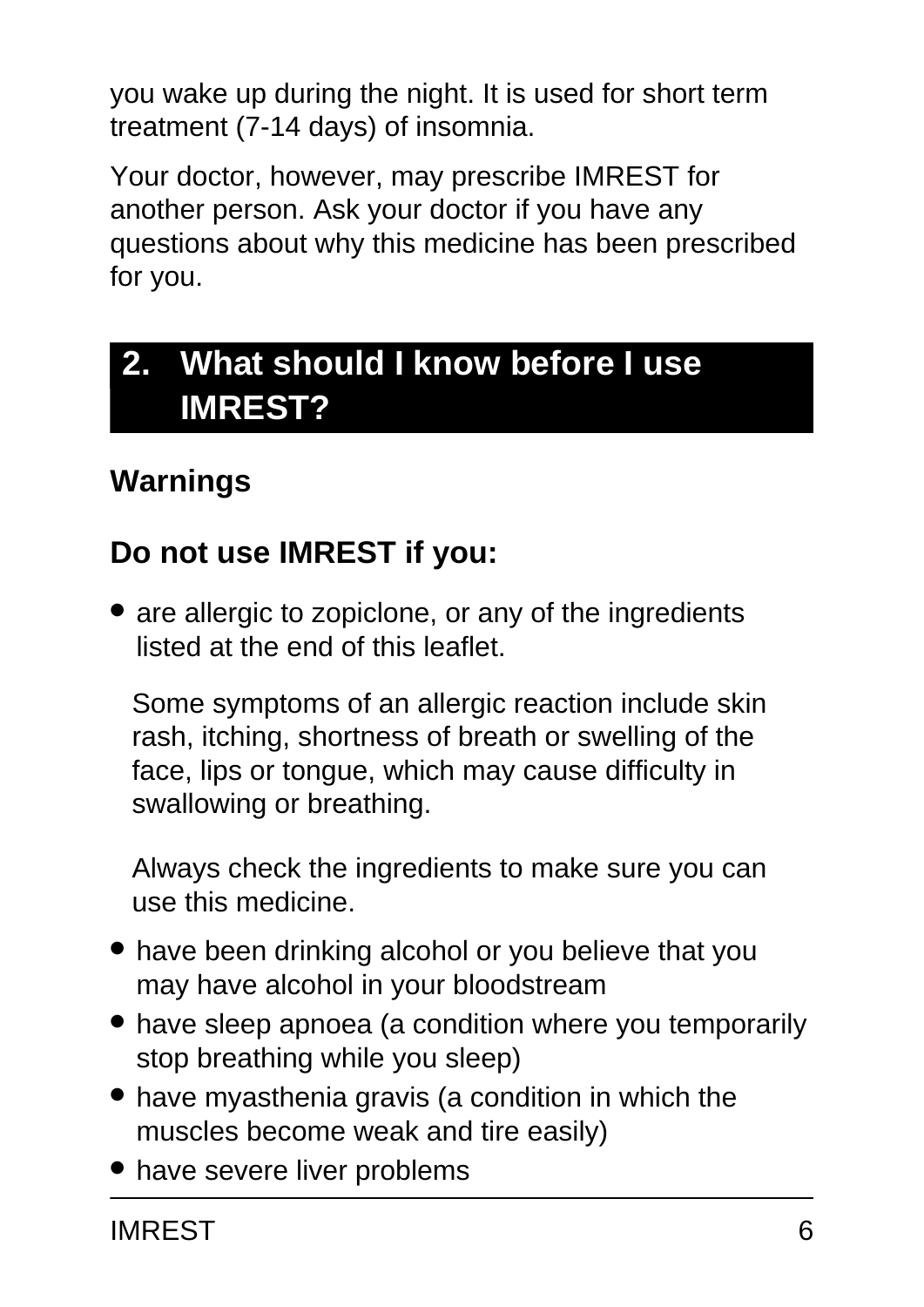- have acute and/or severe lung problems
- have had a stroke
- have ever experienced sleep walking or other unusual behaviour (such as driving, eating, making a phone call or having sex etc.) while not being fully awake after taking IMREST.
- **Do not take IMREST as a long-term treatment.**
- **Do not take IMREST if the packaging is damaged or shows signs of tampering.**
- **Do not give IMREST to children or adolescents.**
- **Do not take it if you are pregnant or intend to become pregnant.**
- **Do not take it if you are breastfeeding or planning to breastfeed.**

# **Check with your doctor if you:**

- take any other medicines for any other condition.
- have allergies to any of the ingredients listed at the end of this leaflet or any other substances such as foods, dyes or preservatives.
- have any problems with your breathing or if you often snore while you are asleep.
- have ever been addicted to alcohol or any drug or medicine, or if you have ever suffered from a mental illness. If you have you may be at risk of getting into a regular pattern or habit of taking IMREST.
- ever had a history of sleep-walking or other unusual behaviour (such as driving, eating, making a phone call, or having sex etc.) while not being fully awake after taking IMREST.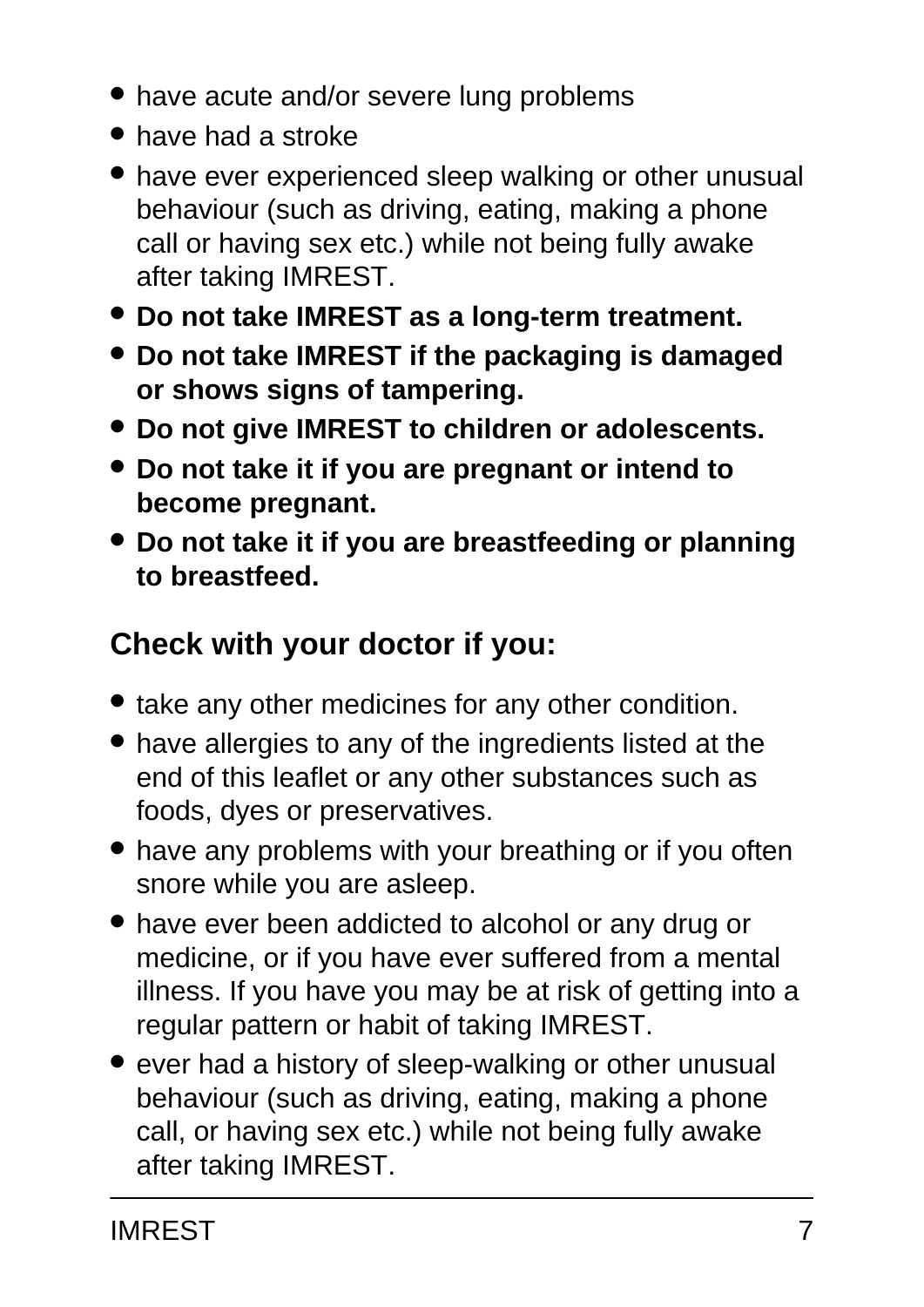IMREST may cause sleep-walking or other unusual behaviour (such as driving, eating, making a phone call, or having sex etc.) while not being fully awake, some of which have been associated with serious injuries and death. The next morning, you may not remember that you did anything during the night. These activities may occur whether or not you drink alcohol or take other medicines that make you drowsy with IMREST. If you experience any of the above, stop the treatment with IMREST immediately and contact your doctor or healthcare provider.

Tell your doctor or pharmacist if you have ever had any medical conditions, especially the following:

- thyroid problems
- depression, psychosis or schizophrenia
- epilepsy
- addiction to drugs or medicines

Tell your doctor if you plan to have surgery.

If you have not told your doctor or pharmacist about any of the above, tell them before you take IMREST.

During treatment, you may be at risk of developing certain side effects. It is important you understand these risks and how to monitor for them. See additional information under Section [6. Are there any side effects](#page-15-0)?

### **Pregnancy and breastfeeding**

**Do not take it if you are pregnant or intend to become pregnant.**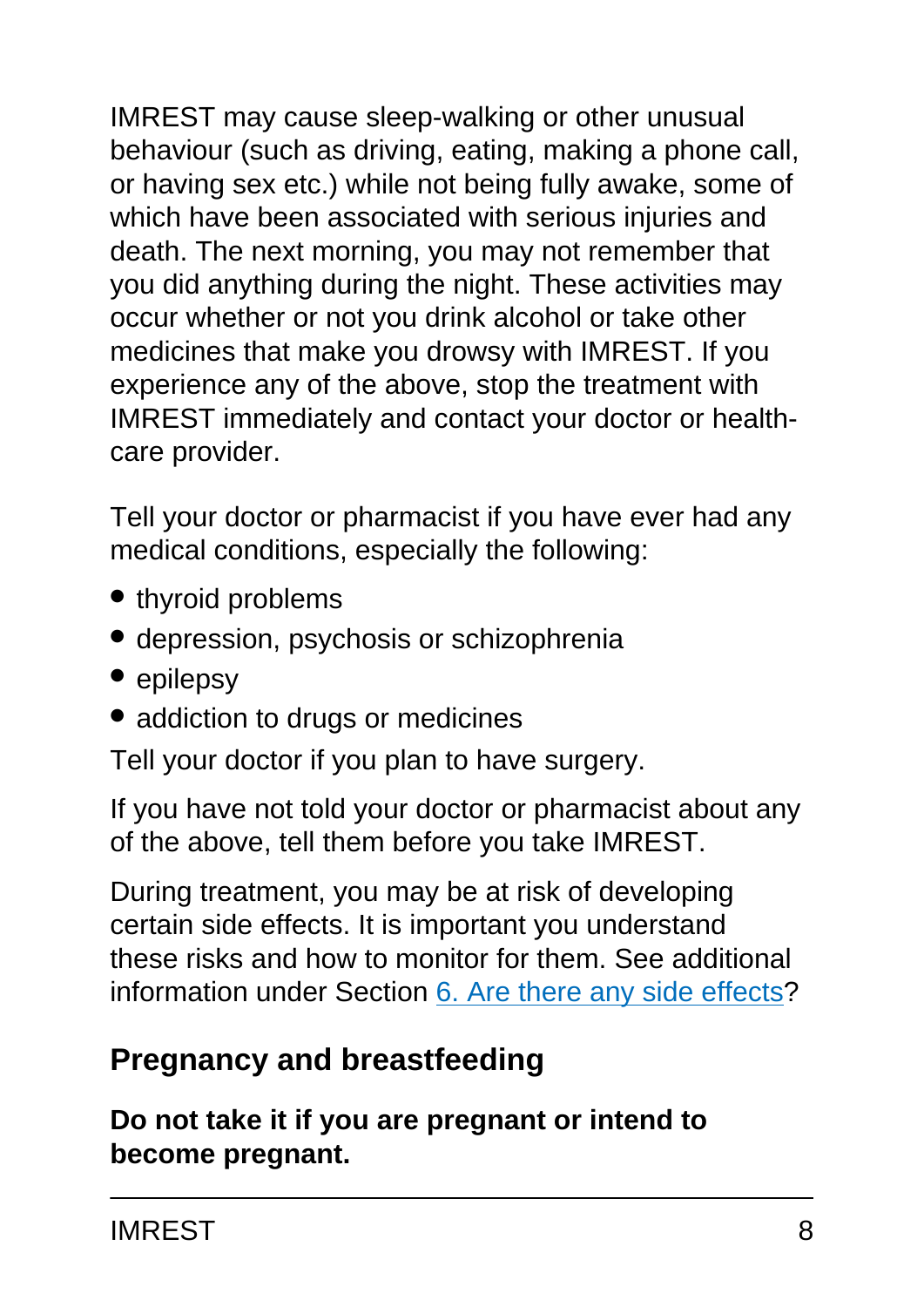It may affect your developing baby if you take it during pregnancy. Your doctor will discuss the risks and benefits of taking if you are pregnant.

#### **Do not take it if you are breastfeeding or planning to breastfeed.**

IMREST passes into breast milk and there is a possibility your baby may be affected. Your doctor will discuss the risks and benefits of using it if you are breastfeeding or planning to breastfeed.

### **Use in children**

- **Do not give IMREST to children or adolescents.**
- There is no experience with its use in children or adolescents.

# <span id="page-8-0"></span>**3. What if I am taking other medicines?**

Tell your doctor or pharmacist if you are taking any other medicines, including medicines, vitamins or supplements that you buy without a prescription from your pharmacy, supermarket or health food shop.

Some medicines may interfere with the absorption of IMREST. These include:

- medicines to treat depression, anxiety and mental illness
- St John's wort, (hypericum), a herbal remedy for depression
- other medications which may cause drowsiness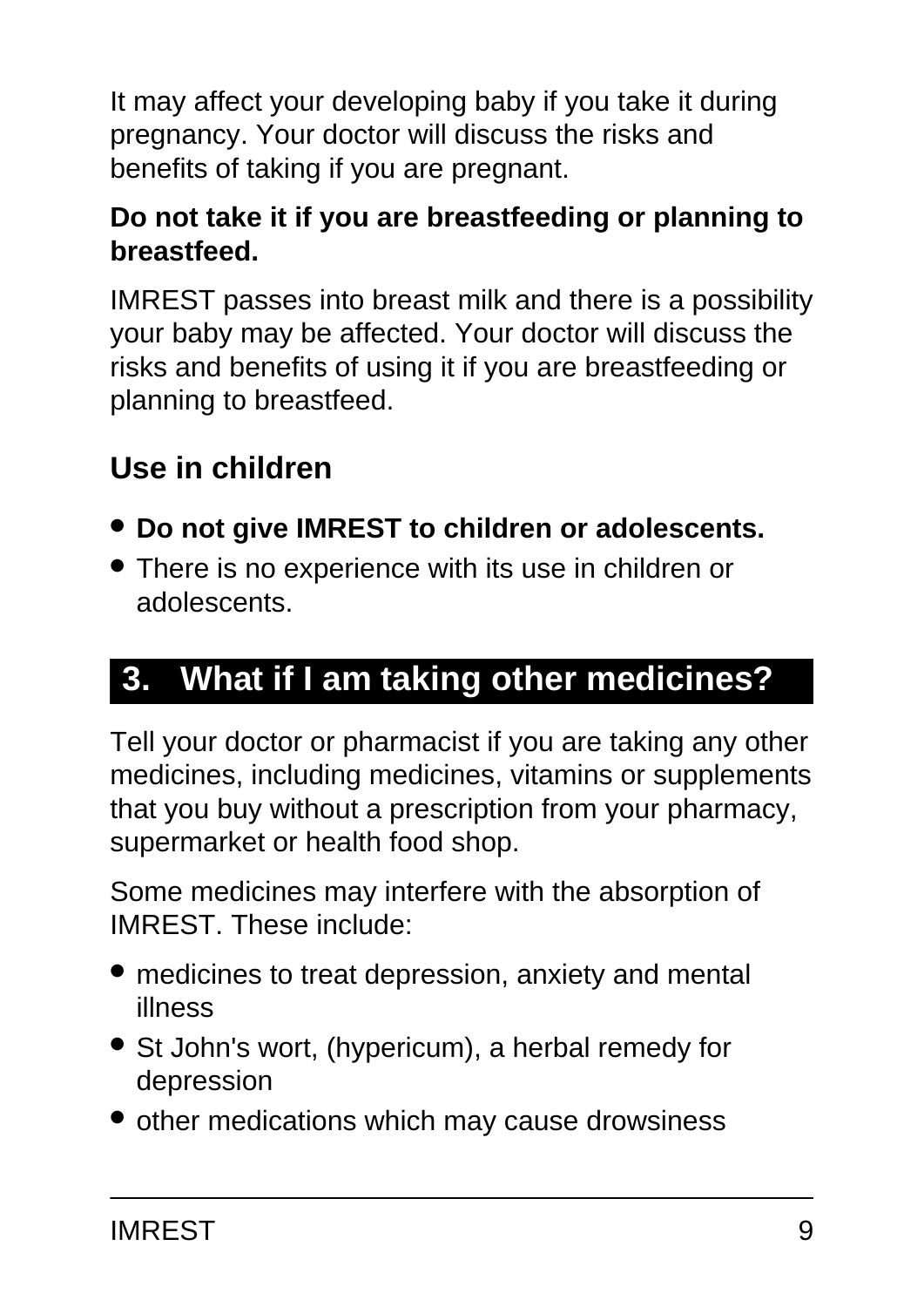- benzodiazepines (medicines used as sedatives or to treat anxiety)
- pain relievers, such as opioids or narcotic analgesics
- alcohol, (ethanol), contained in some medicines e.g. cough syrups
- muscle relaxants
- antihistamines
- medicines used to treat epilepsy
- antiviral medication
- rifampicin, erythromycin or clarithromycin (medicines used to treat infections)
- ketoconazole or itraconazole (medicines used to treat fungal infections)

These medicines may be affected by IMREST or may affect how well it works. You may need to take different amounts of your medicine or different medicines. Your doctor or pharmacist will advise you.

Your doctor or pharmacist has more information on medicines to be careful with or to avoid while taking IMREST.

<span id="page-9-0"></span>**Check with your doctor or pharmacist if you are not sure about what medicines, vitamins or supplements you are taking and if these affect IMREST.**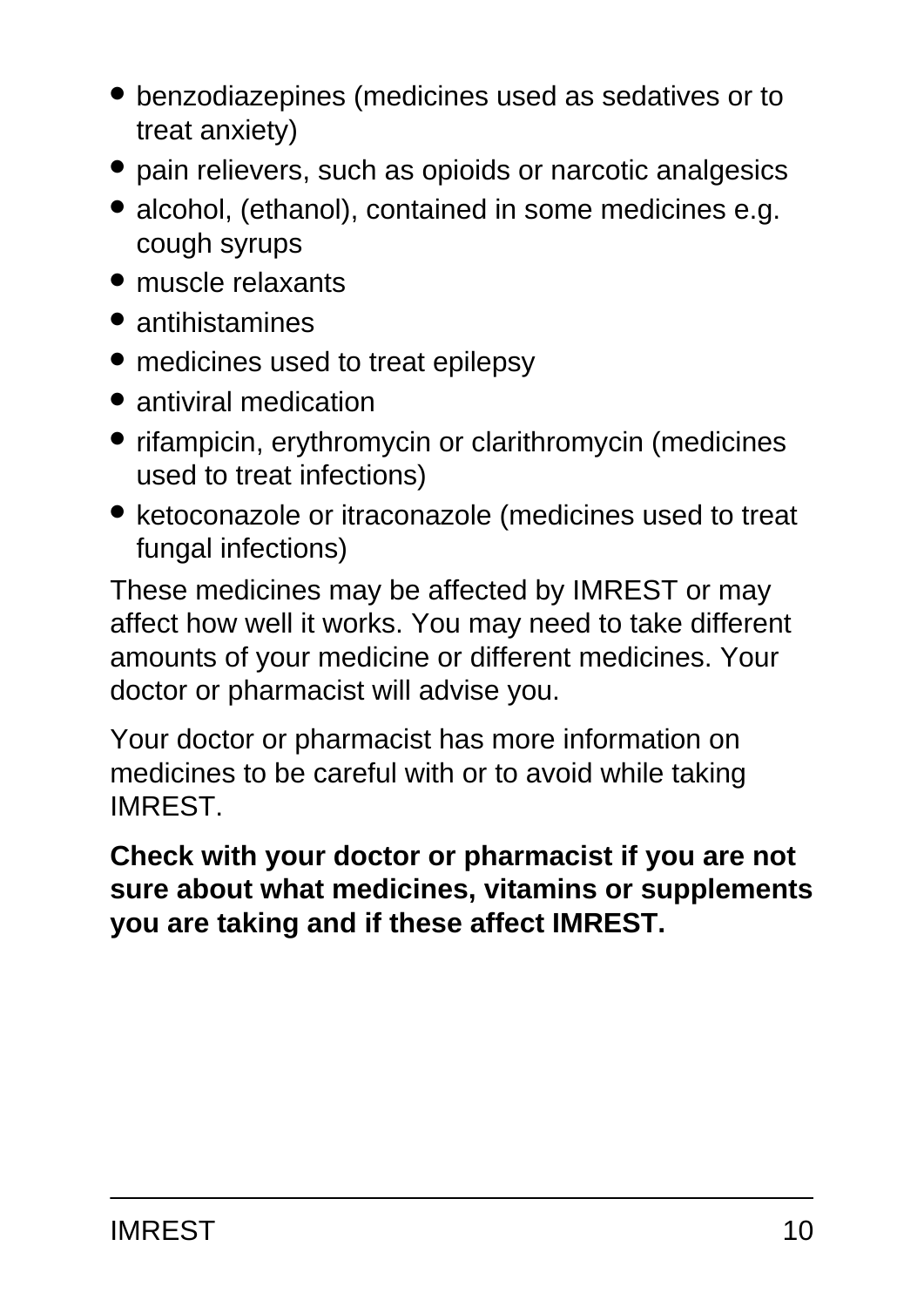# **4. How do I use IMREST?**

### **How much to take**

- IMREST should only be taken when you are able to get a full night's sleep (7 to 8 hours) before you need to be active again.
- The standard adult dose of IMREST is one tablet just before you go to bed.
- IMREST should be taken in a single intake and not readministered during the same night.
- If you are over 65 years of age the dose is half a tablet taken just before you go to bed.
- If you have a liver or kidney problem, the usual recommended dose is half a tablet taken just before you go to bed.
- Your doctor may have prescribed a different dose.
- Ask your doctor if you are unsure of the correct dose for you. They will tell you exactly how much to take. Follow the instructions they give you.
- If you take the wrong dose, IMREST may not work as well.
- **IMREST should not be given to children or adolescents less than 18 years of age.**

## **When to take IMREST**

● Take IMREST immediately before you go to bed. IMREST should be taken as a single intake and not be readministered during the same night.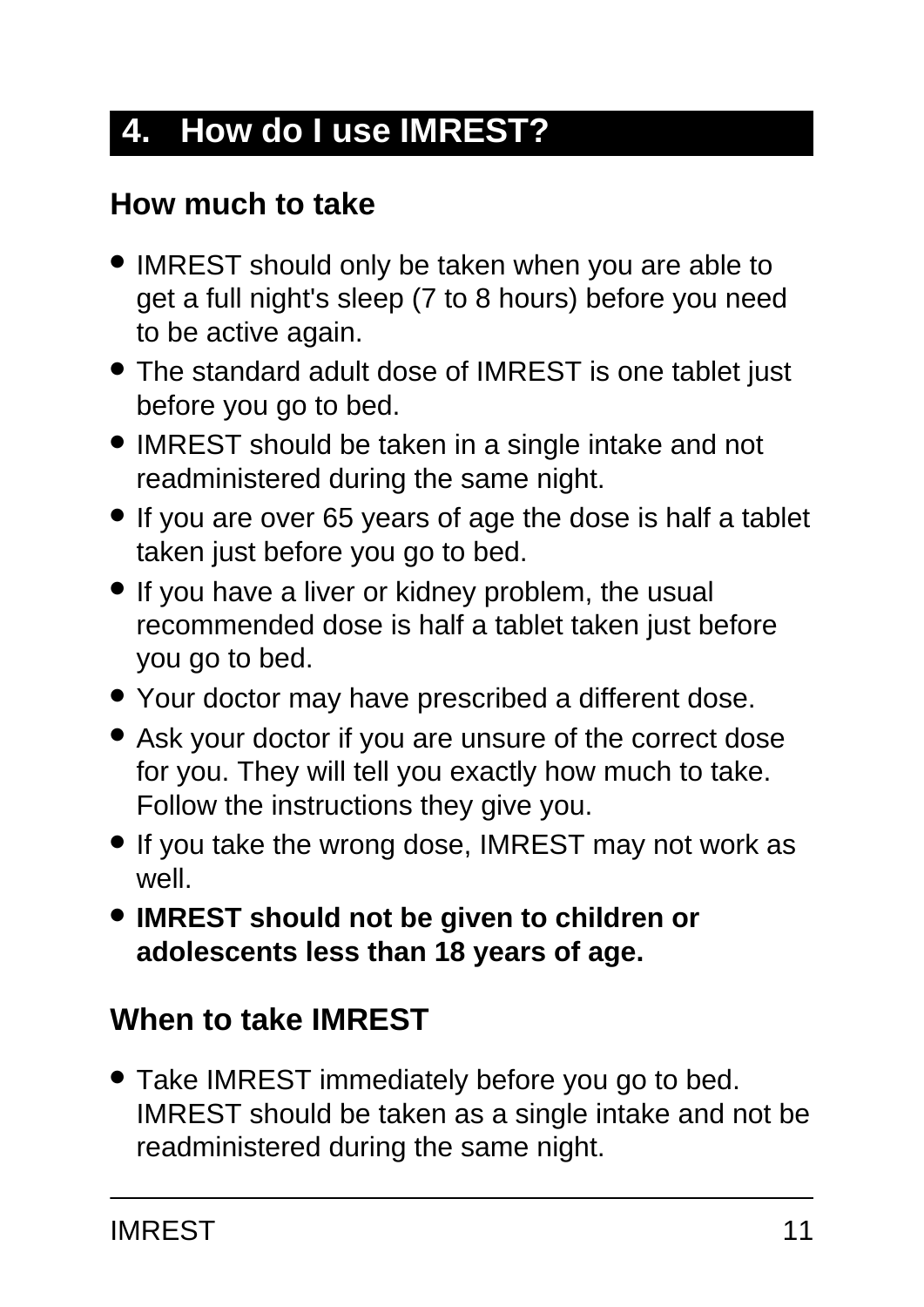- It helps put you to sleep quite quickly. If you take IMREST on an empty stomach it may work more quickly.
- If you are not sure when to take it, ask your doctor or pharmacist.

# **How long to take IMREST**

- IMREST should only be used for short periods (e.g. 7-14 days). Continuous long-term use is not recommended.
- Ask your doctor or pharmacist if you are not sure how long to take the medicine for.

## **How to take IMREST**

• Swallow the tablet with a full glass of water.

## **If you forget to use IMREST**

If you forget to take the tablet before you go to bed, and you wake up late in the night or very early in the morning, do not take it.

You may have trouble waking at your normal time.

# **After taking IMREST**

Sometimes when medicines are stopped suddenly, after being used for a long time, withdrawal symptoms may occur. Symptoms of withdrawal may include abdominal and muscle cramps, vomiting and sweating.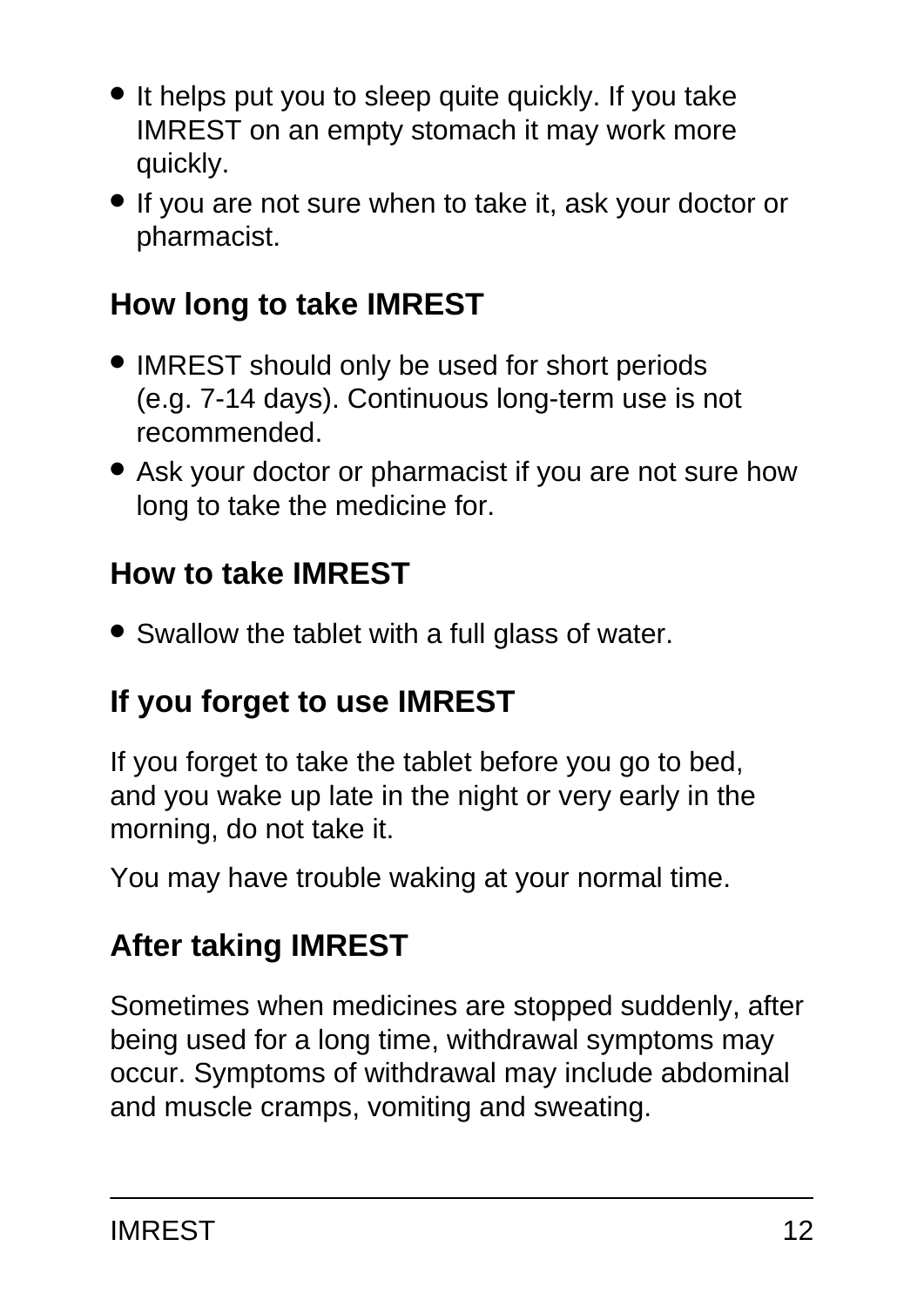In some cases your insomnia may appear worse for a short time; speak to your doctor if this occurs.

Tell your doctor if you have any problems when you stop taking IMREST.

If you have any queries about any aspect of your medicine, or any questions regarding the information in this leaflet, discuss them with your doctor or pharmacist.

# **If you use too much IMREST**

If you think that you have used too much IMREST, you may need urgent medical attention.

#### **You should immediately:**

- phone the Poisons Information Centre (Australia telephone 13 11 26)
- contact your doctor, or
- go to the Emergency Department at your nearest hospital.

**You should do this even if there are no signs of discomfort or poisoning.**

# <span id="page-12-0"></span>**5. What should I know while using IMREST?**

# **Things you should do**

• Tell all the doctors, dentists and pharmacists who are treating you that you are taking IMREST.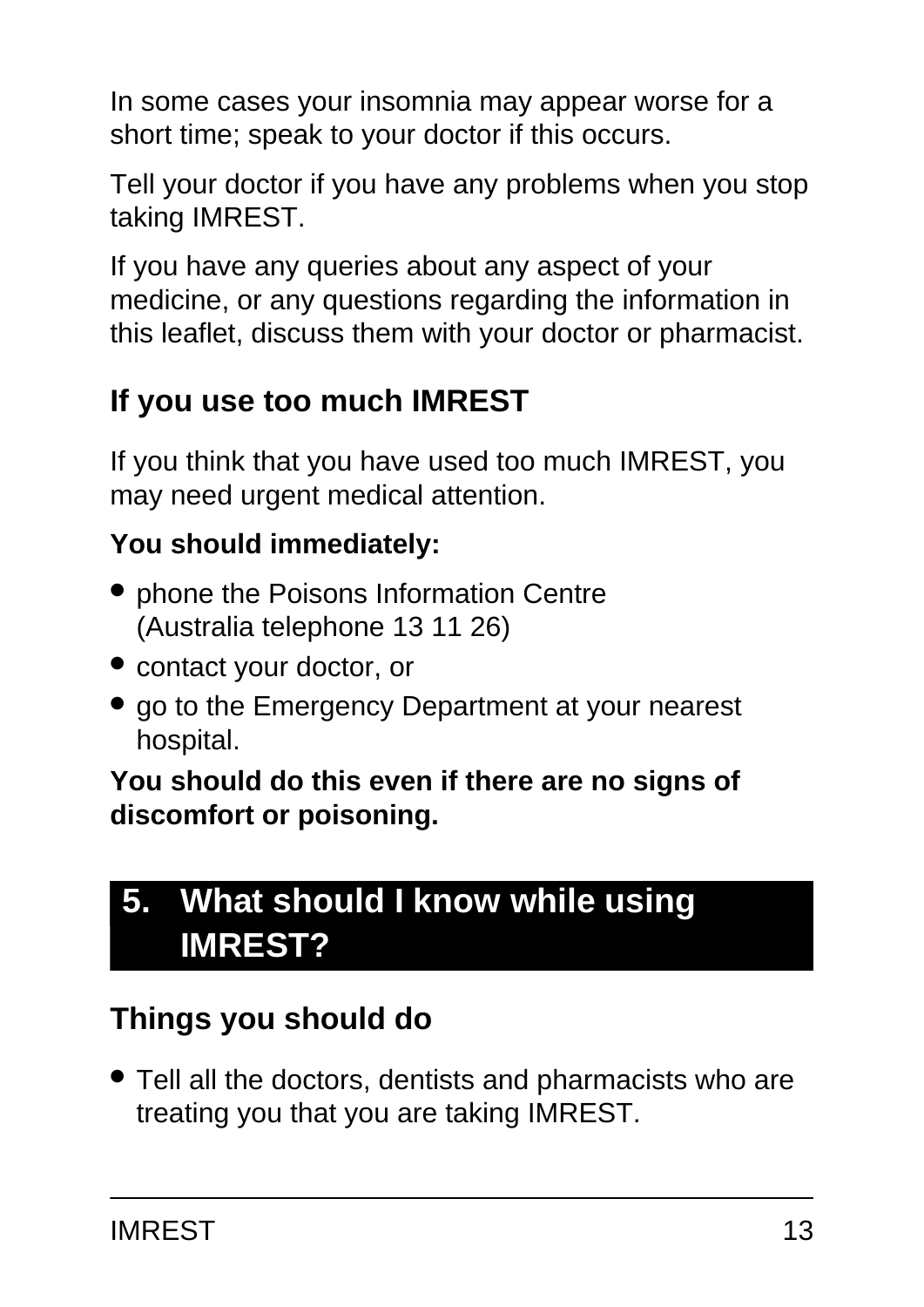- If you are about to be started on any new medicine, tell your doctor and pharmacist that you are taking IMREST.
- If you plan to have surgery that needs a general anaesthetic, tell your doctor or dentist that you are taking this medicine.
- If you become pregnant while you are taking this medicine, stop taking it and tell your doctor or pharmacist immediately.

### **Things you should not do**

● **Do not take more than the recommended dose unless your doctor tells you to.**

This can increase the risk of side effects.

- **Do not give your medicine to anyone else, even if they have the same condition as you.**
- **Do not take IMREST to treat any other complaints unless your doctor tells you to.**
- **Do not drink alcohol before or after taking this medicine.**

This can increase the risk of side effects.

## **Driving or using machines**

**Because IMREST will make you sleepy, you should not operate dangerous machinery or drive motor vehicles for 12 hours after you take it. You should also be careful the next morning when you wake up.**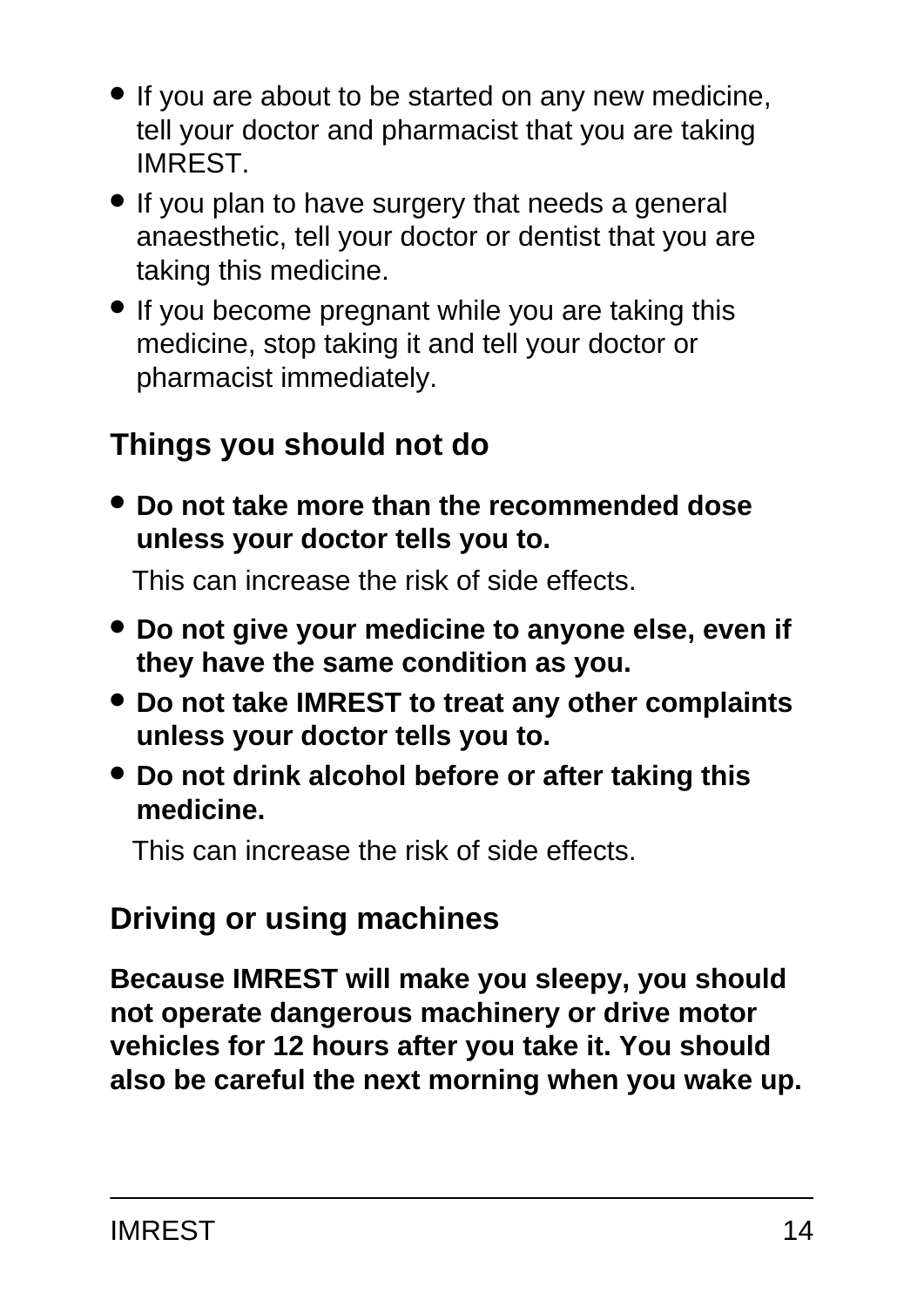Make sure you know how you react to IMREST before you drive a car or operate machinery. This is very important if you are taking other drugs that also make you drowsy.

Impairment can occur despite feeling fully awake, in absence of symptoms or if you are feeling better.

# **Use in Elderly (over 65 years)**

#### **Be careful if you are over 65 and unwell or taking other medicines.**

You may be more sensitive to some of the side effects of IMREST.

# **Drinking alcohol**

#### Y**ou should not drink alcohol while you are taking IMREST.**

The effects of alcohol could be made worse while taking IMREST.

## **Looking after your medicine**

Follow the instructions in the carton on how to take care of your medicine properly.

Keep your tablets in the blister pack until it is time to take them.

If you take the tablets out of the box or the blister pack they may not keep well.

Store below 25°C.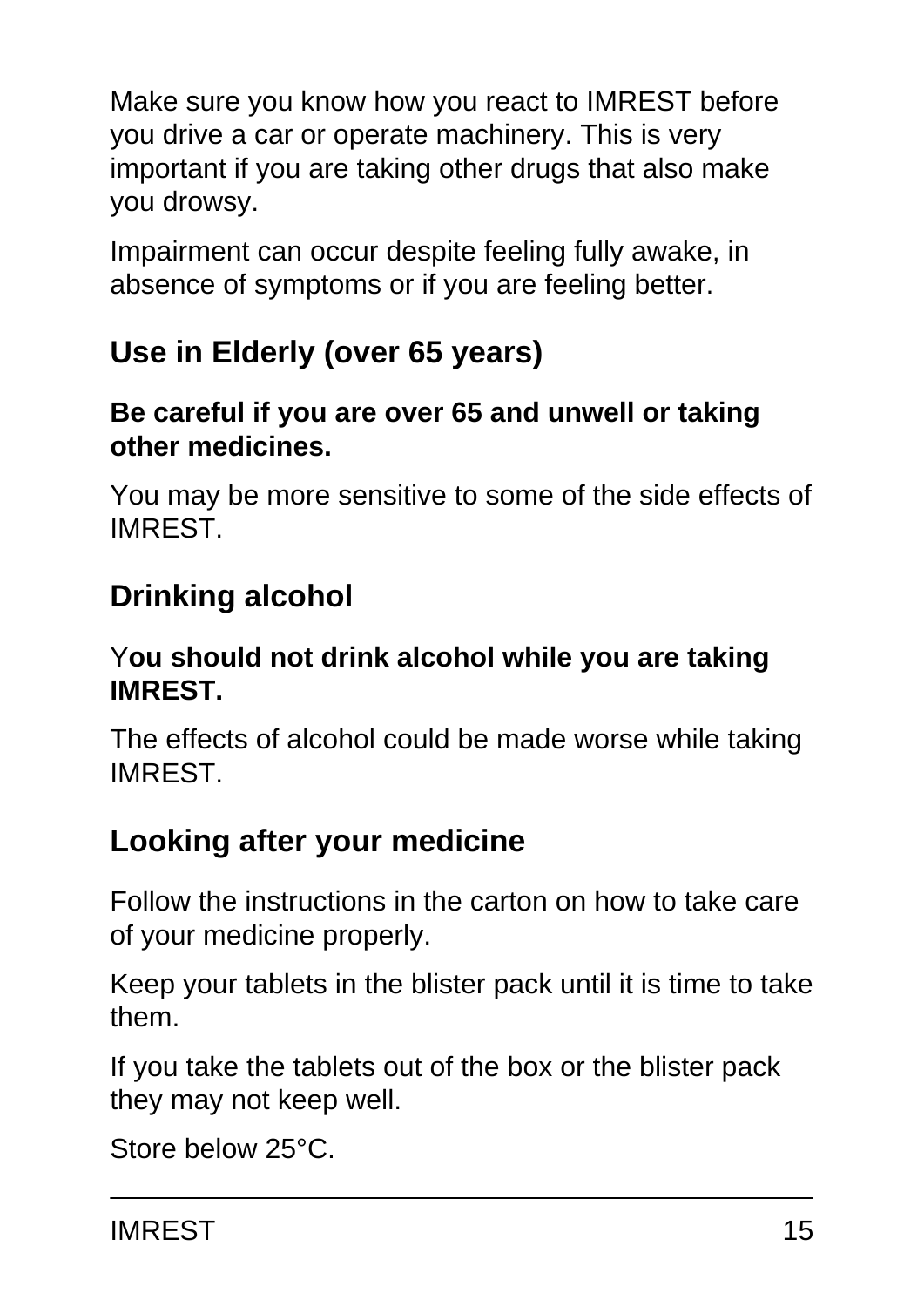Store it in a cool dry place away from moisture, heat or sunlight; for example, do not store it:

- in the bathroom or near a sink, or
- in the car or on window sills.

#### **Keep it where young children cannot reach it.**

#### **Getting rid of any unwanted medicine**

If you no longer need to use this medicine or it is out of date, take it to any pharmacy for safe disposal.

Do not use this medicine after the expiry date.

# <span id="page-15-0"></span>**6. Are there any side effects?**

All medicines can have side effects. If you do experience any side effects, most of them are minor and temporary. However, some side effects may need medical attention.

See the information below and, if you need to, ask your doctor or pharmacist if you have any further questions about side effects.

#### **Less serious side effects**

| Less serious side effects What to do |                           |
|--------------------------------------|---------------------------|
| <b>General</b>                       | Speak to your doctor if   |
| • headaches                          | you have any of these     |
| dry mouth                            | less serious side effects |
| bitter taste in your mouth           | and they worry you.       |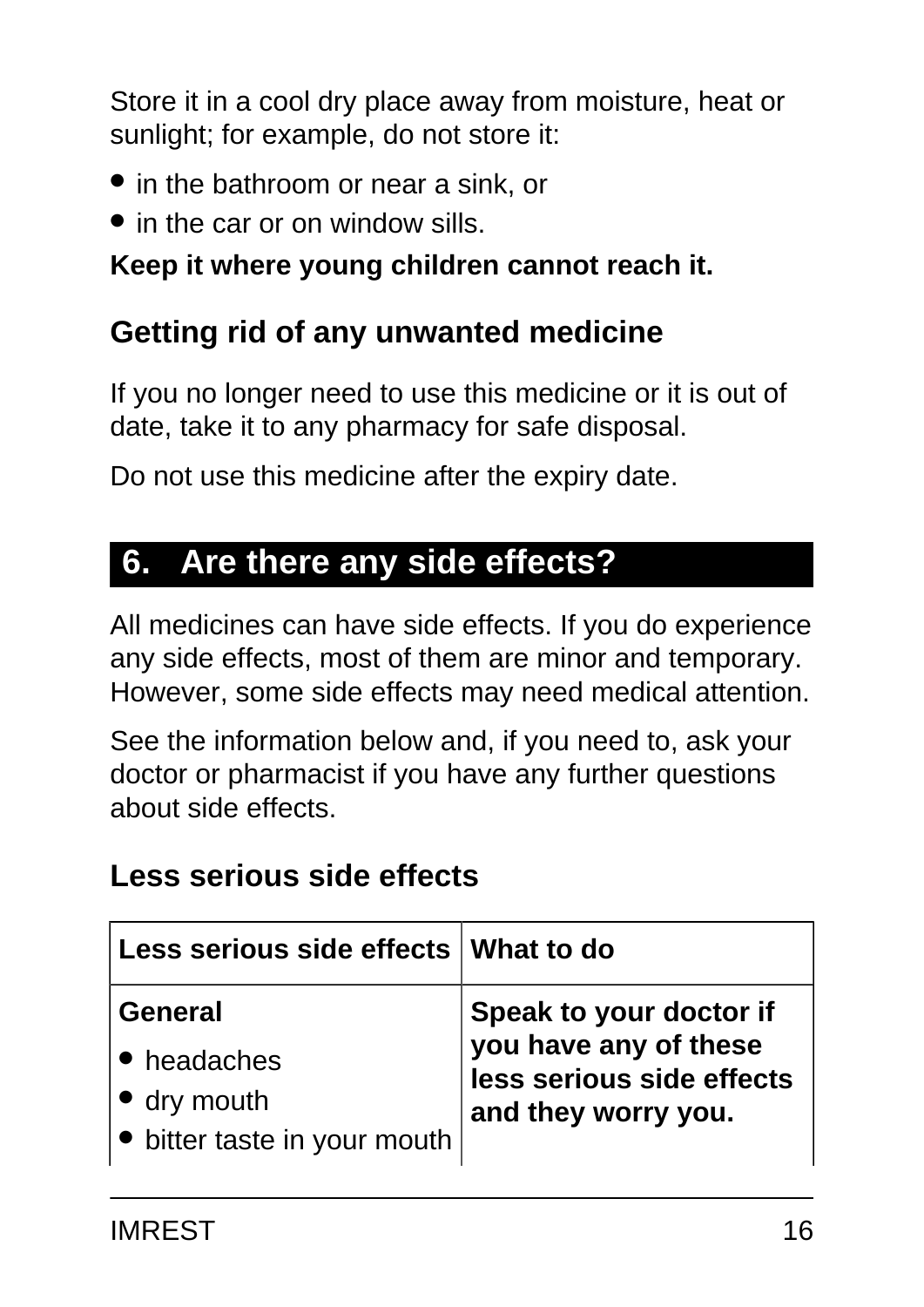| Less serious side effects   What to do                         |  |
|----------------------------------------------------------------|--|
| • drowsiness                                                   |  |
| These are the most<br>common side effects on<br>this medicine. |  |
| Less common side effects<br>include:                           |  |
| <b>Gut related</b>                                             |  |
| • heartburn                                                    |  |
| nausea, vomiting and/or<br>diarrhoea                           |  |
| • change in appetite                                           |  |
| • stomach pain                                                 |  |
| <b>General</b>                                                 |  |
| ' rash                                                         |  |
| • blurred vision                                               |  |
| <b>Sexual health</b>                                           |  |
| impotence                                                      |  |
| <b>Central nervous system-</b><br>related                      |  |
| agitation                                                      |  |
| depression                                                     |  |
| confusion                                                      |  |
| anxiety                                                        |  |
| dizziness                                                      |  |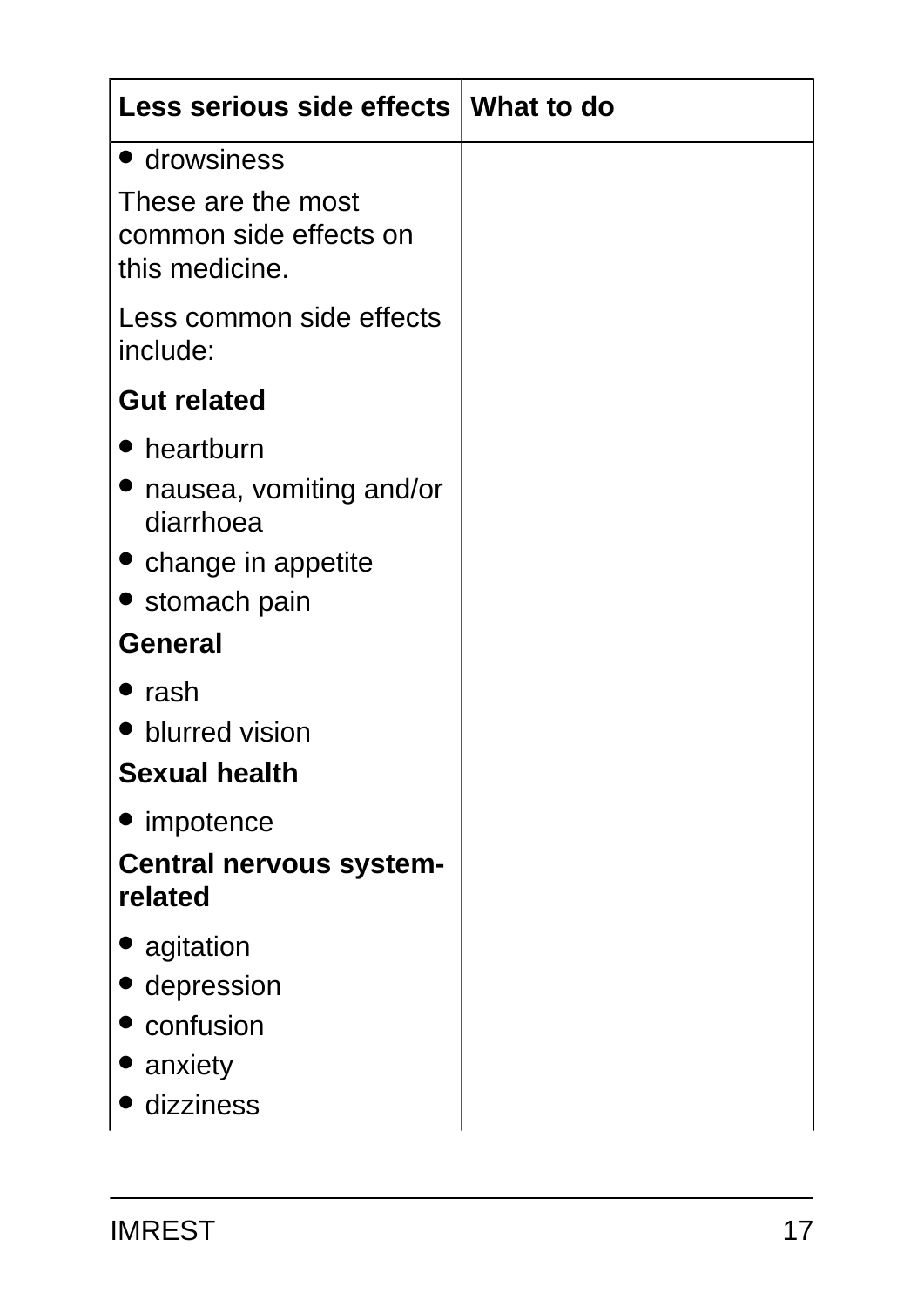| Less serious side effects   What to do                                                                                                                                                                                                  |  |
|-----------------------------------------------------------------------------------------------------------------------------------------------------------------------------------------------------------------------------------------|--|
| sleep walking or other<br>unusual behaviours<br>(such as driving, eating,<br>making a phone call, or<br>having sex etc.) while<br>not being fully awake,<br>some of which have<br>been associated with<br>serious injuries and<br>death |  |
| delirium (a sudden<br>change in mental<br>state that can cause<br>a combination of<br>confusion disorientation<br>and/or attention deficit)                                                                                             |  |

Alcohol can increase the risk of sleep walking or other behaviours such as driving or eating food whilst asleep. This risk is also increased if you take more than the recommended dose.

Some sleep medicines may cause a short-term memory loss. When this occurs, a person may not remember what has happened for several hours after taking the medicine. This is usually not a problem since most people fall asleep after taking the medicine.

Sleep medicines should in most cases, be used only for short periods of time. If your sleep problems continue, consult your doctor.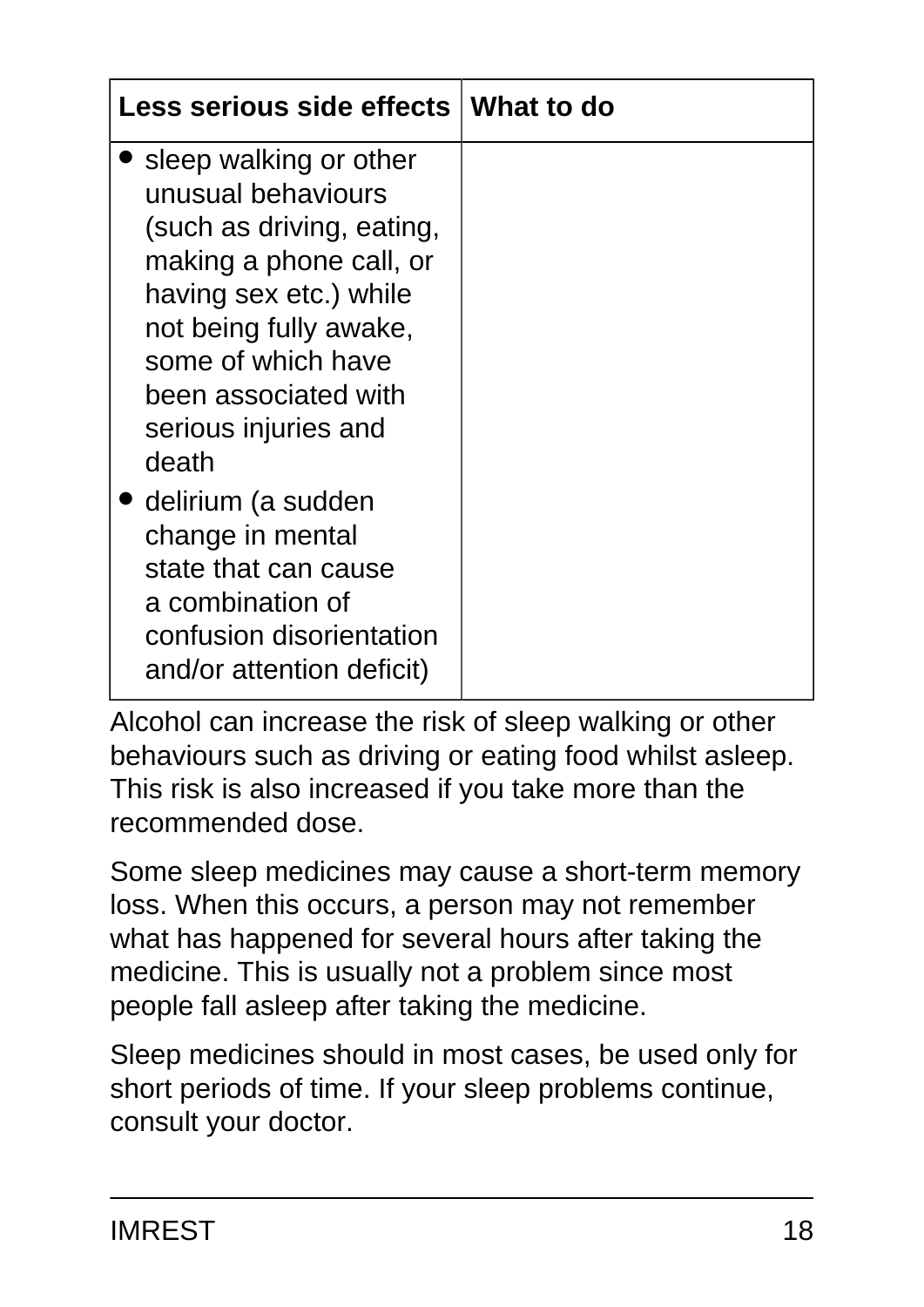Some medicines can cause dependence, especially when they are used regularly for longer than a few weeks. People who have been dependent on alcohol or other drugs in the past may have a higher chance of becoming addicted to sleep medicines. If you have been addicted to alcohol or drugs in the past, it is important to tell your doctor before starting IMREST.

## **Serious side effects**

| Serious side effects                                                                                                                                                                                                 | What to do                                                                                                                                                             |
|----------------------------------------------------------------------------------------------------------------------------------------------------------------------------------------------------------------------|------------------------------------------------------------------------------------------------------------------------------------------------------------------------|
| <b>Allergy related</b><br>swelling of the face, lips,<br>mouth or throat, which<br>may cause difficulty in<br>swallowing or breathing<br>hives<br>General<br>• fainting<br><b>Central nervous system-</b><br>related | Call your doctor straight<br>away, or go straight<br>to the Emergency<br>Department at your<br>nearest hospital if you<br>notice any of these<br>serious side effects. |
| suicidal thoughts or are<br>experiencing changes in<br>your behaviour                                                                                                                                                |                                                                                                                                                                        |

These are very serious side effects. If you have them, you may have had a serious allergic reaction to IMREST. You may need urgent medical attention or hospitalisation.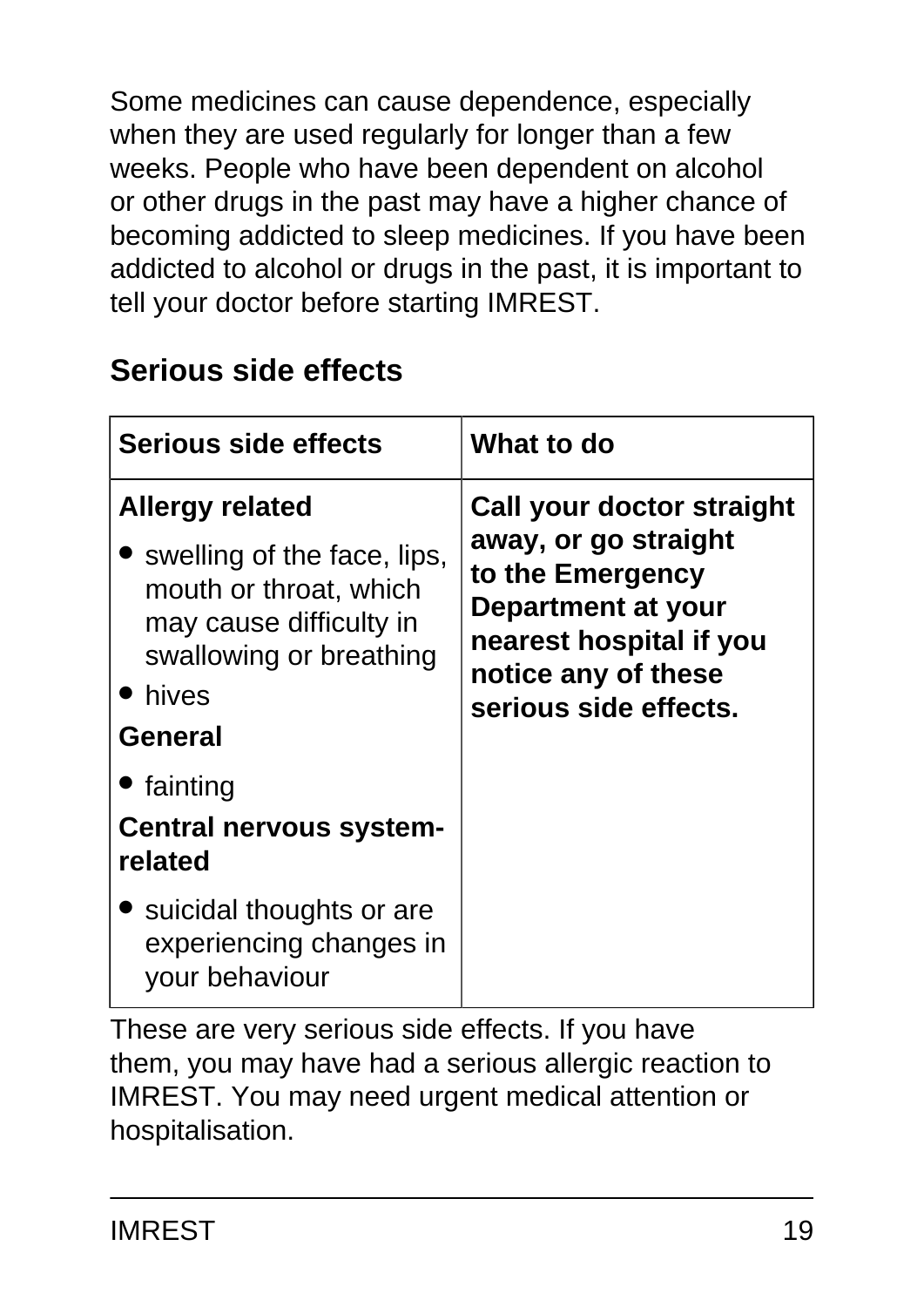These side effects are very rare.

#### **Tell your doctor or pharmacist if you notice anything else that may be making you feel unwell.**

Other side effects not listed here may occur in some people.

## **Reporting side effects**

After you have received medical advice for any side effects you experience, you can report side effects to the Therapeutic Goods Administration online at [www.tga.gov.au/reporting-problems](http://www.tga.gov.au/reporting-problems)

By reporting side effects, you can help provide more information on the safety of this medicine.

**Always make sure you speak to your doctor or pharmacist before you decide to stop taking any of your medicines.**

# <span id="page-19-0"></span>**7. Product details**

This medicine is only available with a doctor's prescription.

## **What IMREST contains**

| <b>Active ingredient</b> | Zopiclone 7.5 mg |
|--------------------------|------------------|
| (main ingredient)        |                  |
| <b>Other ingredients</b> | lactose          |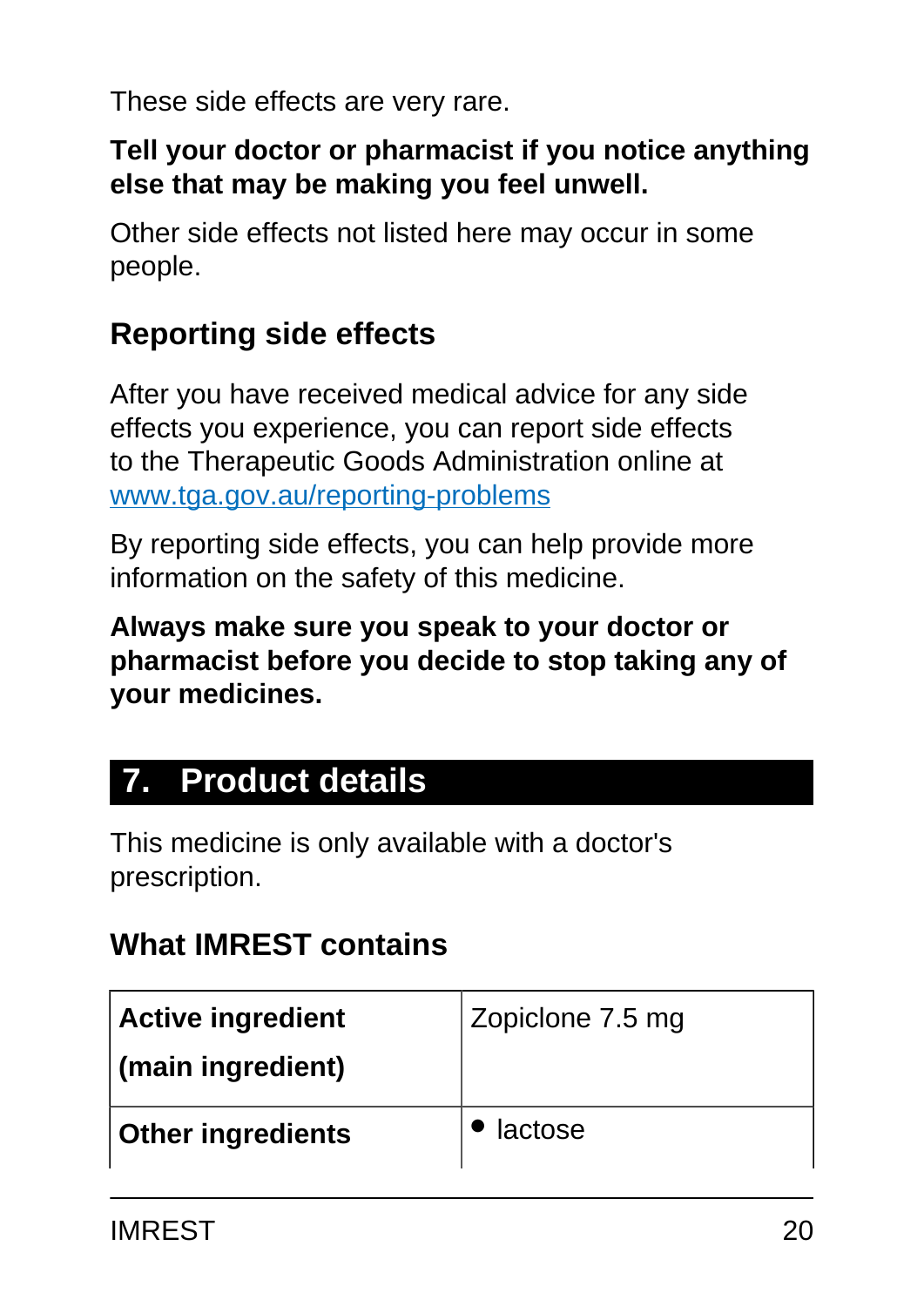| (inactive ingredients)     | calcium hydrogen<br>phosphate  |
|----------------------------|--------------------------------|
|                            | maize starch                   |
|                            | povidone                       |
|                            | magnesium stearate             |
|                            | • Opadry White Y-1-7000        |
| <b>Potential allergens</b> | <b>IMREST contains lactose</b> |

#### **Do not take this medicine if you are allergic to any of these ingredients.**

#### **What IMREST looks like**

IMREST 7.5 mg tablets are white, film coated, oval tablets embossed with "Z" breakline "Z" on one side and "7.5" on the other. (AUST R 99794).

### **Who distributes IMREST**

Alphapharm Pty Ltd trading as Viatris

Level 1, 30 The Bond

30-34 Hickson Road

Millers Point NSW 2000

www.viatris.com.au

Phone: 1800 274 276

This leaflet was prepared in June 2022.

IMREST**®** is a Viatris company trade mark